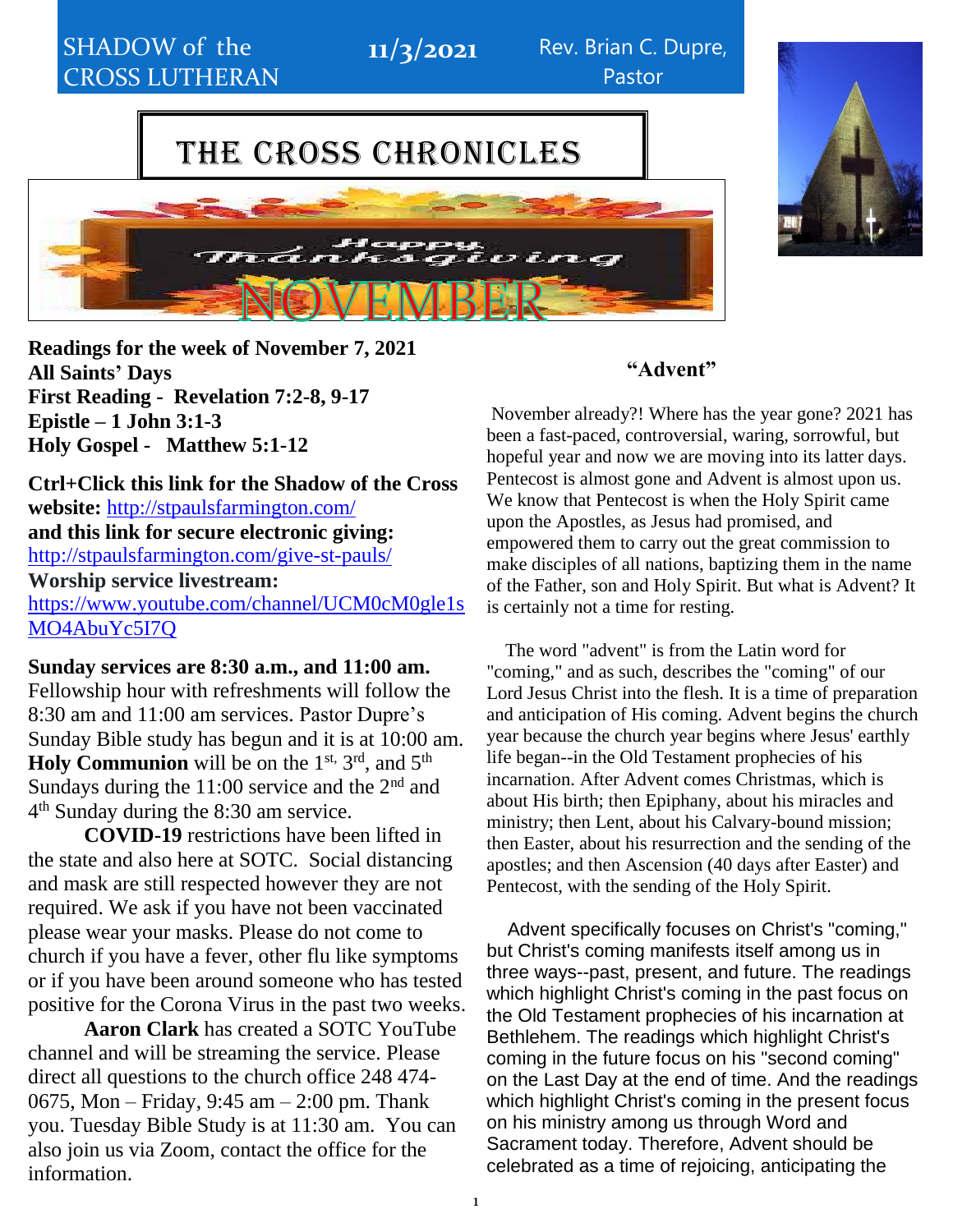birth of our Lord and Savior; His coming into the world and bring with Him salvation, grace, mercy, love, forgiveness and the Way to everlasting life. Advent prepares us both for Christmas and Easter; Christ's birth and ministry, but also His death, resurrection and ascension, which we all would be lost without. And so it is a time of rejoicing; but also a time of worship and thanksgiving for having a God that loves us so dearly; to whom we owe everything, but to whom we can repay with nothing except our love, worship, honor, praise and devotion. Rejoice with me as we move through this Advent season showing God our appreciation for all He has done for us through Jesus Christ, His greatest gift to His people. God bless you all!

-Rev. Brian Dupre

The peace of the Lord be with you -Rev. Brian Dupre, Pastor, SOTC

 **To our SOTC: family**: Thank you for all the cards, gifts, kindness, sympathy, compassion and support you gave to us at the time we needed it most, at the deaths of our great nephew and mother. Your expression of love was overwhelming and greatly appreciated. Thank you and God 's blessings to you all.

- Rev. Brian & Margo Dupre and
- Marlene Dupre

#### **DEAR CHURCH FAMILY THANK YOU FOR EVERYTHING!**

Perhaps you sent a lovely card, Or sat quietly in a chair. Perhaps you sent a floral piece, If so we saw it there. Perhaps you spoke the kindest words, As any friend could say; Perhaps you were not there at all, Just thought of us that day, Whatever you did to console our hearts, We thank you do much whatever the part.

By the family of Frances Dupre Love Pastor and Margo Dupre, Marlene Dupre, Pastor Turner and Mrs. Turner

#### - **SOTC Zoom Account**

Any chairperson needing to use the Zoom account for their ministry, please contact the Church office. There is a sign-up sheet in the office to reserve your date and time.

#### **The SOTC International Friendship Cen. ESL**

If you know of others looking for an opportunity to study using their native language Bibles while practicing ESL, please give them information about the Tuesday, 11:30 study. At 12:30, we are enjoying social opportunities. It is our hope to move into our dedicated space this summer so that we can begin the Saturday program. Thank you for continuing to pray for the International Friendship Center and the ESL ministry. Please share this information with others. Margo ministry.



Sunday school is back and we are meeting in person on Sundays at 10:00 a.m. Our adult Sunday school will continue on Saturdays at 10:00 a.m. on Zoom and we hope to see you there. If you have any questions regarding our Sunday school please feel free to call any of the Sunday school staff, Dawn Kivimaki, Lori Smith, Lainia Burk, Shirley Bowden, Myita Davis, Roderick McClure, Barbara Profit or the church office 248-474-0675. The Zoom link will remain the same until further notice. [https://us02web.zoom.us/j/6176422508?pwd=Rzdp](https://us02web.zoom.us/j/6176422508?pwd=Rzdpd09PU05CWXZCU1NROEl4bll5dz09) [d09PU05CWXZCU1NROEl4bll5dz09](https://us02web.zoom.us/j/6176422508?pwd=Rzdpd09PU05CWXZCU1NROEl4bll5dz09) **Meeting ID:** 617 642 2508, **Passcode:** 648947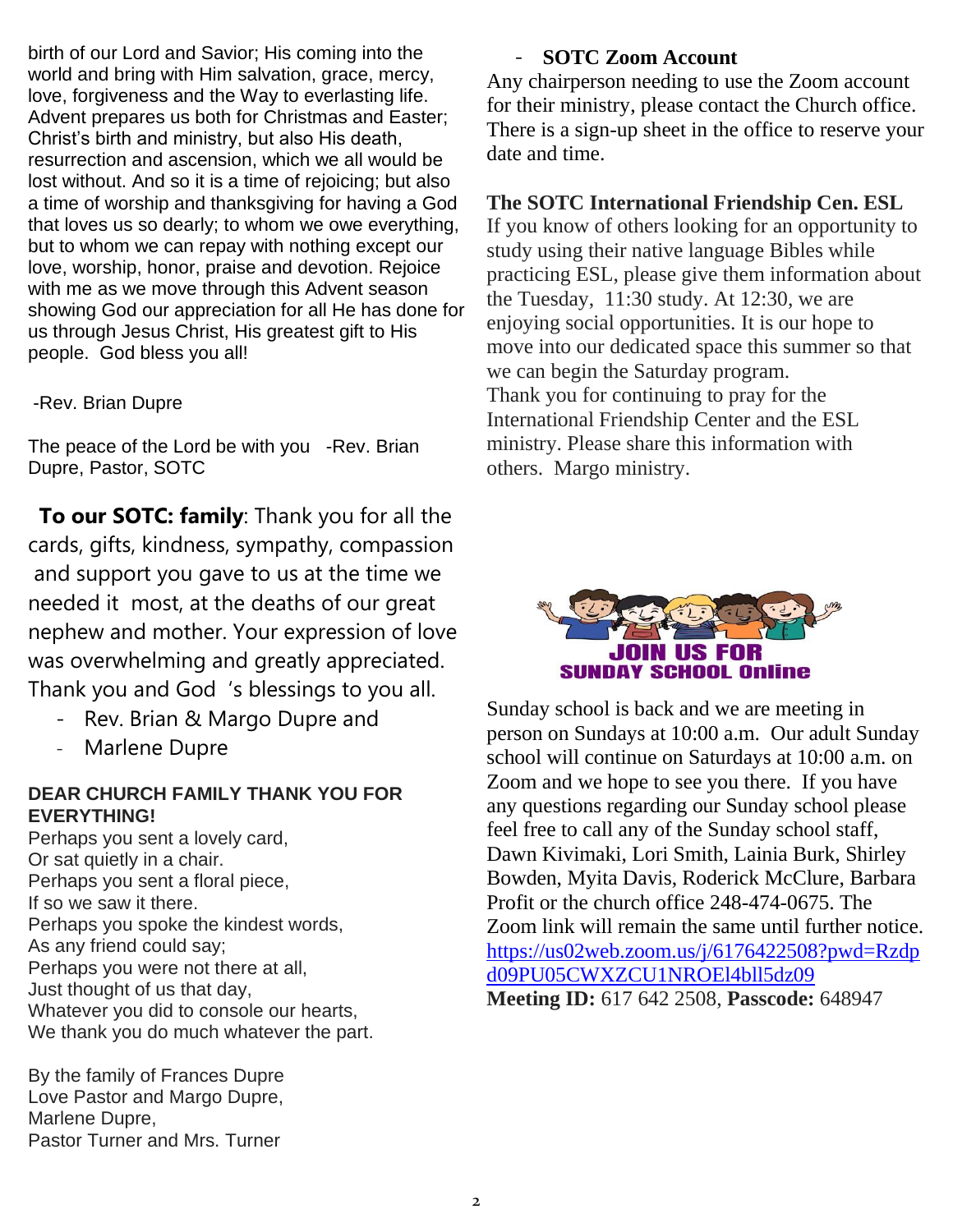

### **Philadelphia 3 step Cheesecake**

**2 pkg (8oz each) Philadelphia Cream Cheese Softened**

**1/2 cup sugar**

**1/2 tsp vanilla flavor**

**2 eggs**

**1 8 oz ready to use graham cracker crumb crust**

**Heat oven to 325'F**

**Beat cream cheese sugar and vanilla with mixer until blended Add eggs beat just blended Pour into crust**

**Bake for 40 min or until the center is almost set. Cool, Refrigerate for 3 hours. Serves 8.**

# **HOLY HUMOR**

\*Question: What excuse did Adam give to his children as to why he no longer lived in Eden? \*Answer: Your Mother ate us out of house and home.

\*Question: Where is the tennis match mentioned in the Bible?

\*Answer: When Joseph served in Pharaoh's court.

\*Question: Why couldn't Jonah trust the ocean? \*Answer: Because he knew there was something fishy about it.

\*Question: Who was the greatest financier in the Bible?

\*Answer: Noah, he was floating his stock while everyone was in liquidation.

\*Question: Where was Solomon's temple located?

\*Answer: On the side of his head.

# **Bible Triva Questions**

\* Question: What were Adam and Eve's sons' names?

\*Answer: Cain, Abel and Seth

\* Question: How many brothers did Joseph Have?

Answer: 12

\* Question: What was God's sign to Noah that he would never destroy the earth again?

\*Answer: A rainbow.

\* Question: What did Jacob give Joseph that

Sparked jealousy from his siblings?

\*Answer: A coat of many colors

\* Question: How many plagues did God send on Egypt?

Answer: 10

**Mask Mandate:** Oakland County [health](https://www.detroitnews.com/story/news/local/oakland-county/2021/08/24/michigan-county-mask-mandate-oakland-county-k-12-students/5574078001/) officials are requiring masks for students and staff in all preschools and K-12 public schools regardless of vaccination status.

Oakland County Health Division issued an emergency health order with immediate effect that will impact about 210,000 students across 28 public school districts and 22 charter schools academies. The order also applies to daycare centers and vocational schools.

**A Message from the CDC on Covod-19 precautions:** (updated regularly) click link: [https://www.cdc.gov/coronavirus/2019-](https://www.cdc.gov/coronavirus/2019-ncov/index.html)

[ncov/index.html](https://www.cdc.gov/coronavirus/2019-ncov/index.html) COVID Data Tracker

Find maps and charts tracking cases, deaths, and trends of COVID-19 in the United States, updated daily by 8 pm ET.

New Vaccination and Case Trends tab displays trends in people receiving at least 1 dose of vaccine and being fully vaccinated along with trends in cases, by age group. Users can now filter all maps on County View tab to display only metropolitan counties or only non-metropolitan counties

### **COVID Data Tracker Weekly Review**

An interpretive summary of this week's data COVID Data Tracker Weekly Review Thumbnail How Do I Find a COVID-19 Vaccine? COVID Data Tracker Weekly Review Thumbnail Your Community. Stay up to date on the latest data in your community at the state and county level. **County View** Track cases, deaths, hospitalizations, and more for your community. Community Profile Report View key indicators for all regions, states, corebased statistical areas, and counties across the US.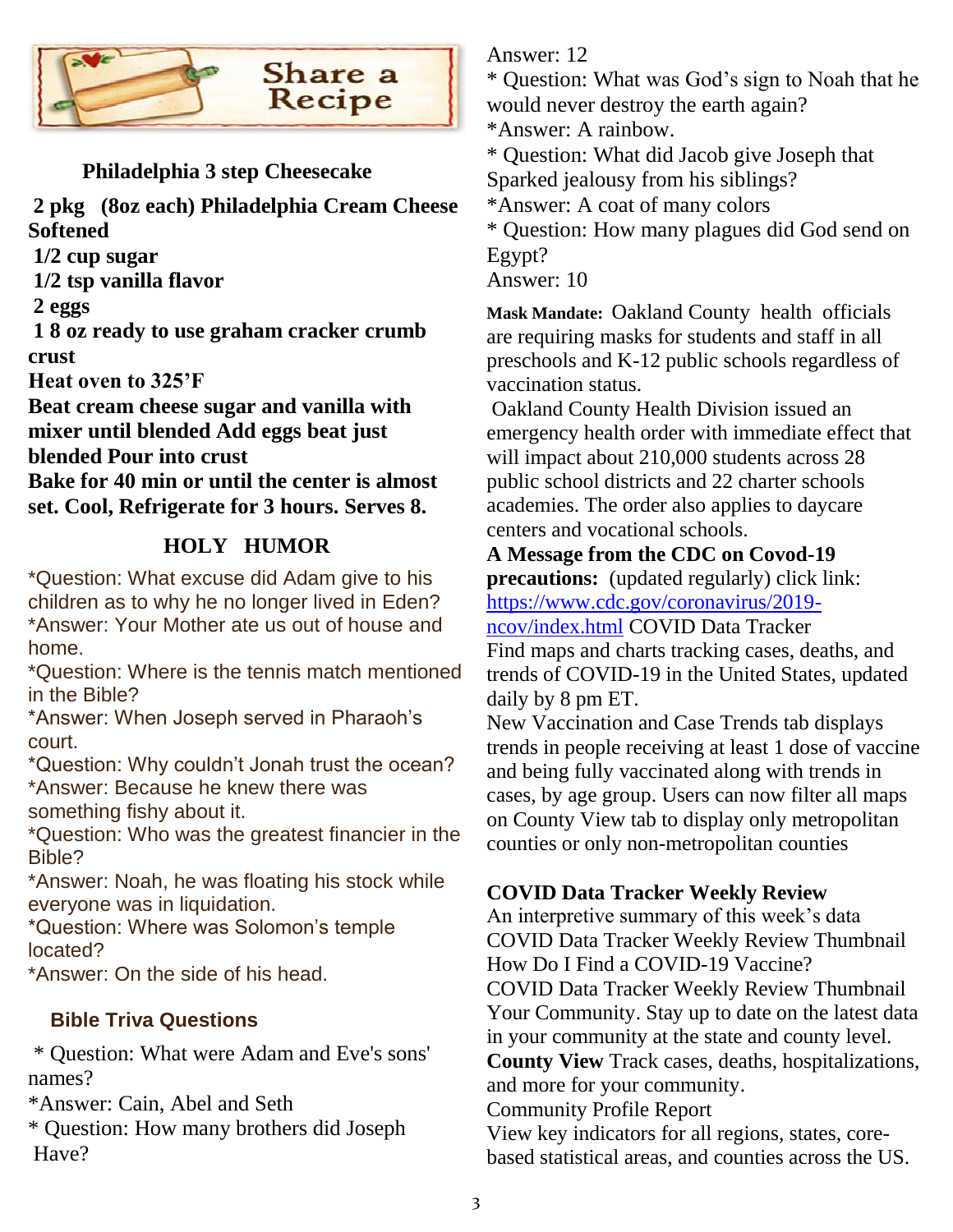Community Profile Report - Forecasting See expectations for case increases or decreases for your state and across the US **Publisher's note:** If you have information, prayer request, something you would like to share with your church family, a poem, a song, a scripture, a picture of something that puts a smile on your face, please send it to Veronica's email

### **Youth Shoe's With Fundraiser**

SOTC Youth is collecting new/gently used footwear till the end of November.

Any SIZE, Any GENDER, and Any

SEASON! Please bring to church and put in the designated bin near the office or we are happy to arrange pick-ups!

**THANK YOU ALL** for your support, SOTC Youth has collected 750 items10/31/21.



[sotclutheran.officemanager@gmail.com](mailto:sotclutheran.officemanager@gmail.com) or Dawn's email [sotclutheran.secretary@gmail.com](mailto:sotclutheran.secretary@gmail.com) Information for the Newsletter, please submit by the 20th of each month for the following month's publication. Thank you and Blessings!

We have a long way to go to reach goal of 2,500 pair to earn \$1,000 towards National Youth Gathering, but with your support anything is possible.

Our Youth will need to raise over \$14,000 to cover costs of those currently interested in going to the National Youth Gathering next summer, so we are grateful for all your support!!!

**Youth and Woman's League Fall Garage Sale**

**Woman 's League will also have a Bake Sale and other Foods**

**Thursday, November 4th 9am -5pm Friday, November 5th 9am -5pm Saturday, November 6th 9am -1pm**

Please drop off your items November 1, 2, and 3 between the hours 10:00am and 1:00pm. Volunteers needed to make this a success. Your time is greatly appreciated, please sign your name and number to the volunteer list located on the red hutch, back of church. We are thankful the Woman's League will be working the kitchen, so please drop in and support both committees - donate items, drop in for lunch, fellowship, and shop. Contact Heather Rooker (734) 748-6404 with any questions.

### **Help Wanted!**

Shadow of the Cross is looking for is looking for PRAYER WARRIORS...mornings and evenings open! NO EXPERIENCE REQUIRED!!! ONLY A LOVE FOR JESUS, and a desire to follow His footsteps and pray with and for others. IF YOU HAVE A FEW EXTRA MINUTES, please consider joining the team....CALL: **Mary Rooker 248 474-6177 OR Nancy Faith 734 560-7244** "praying at all times in the Spirit, with all prayer and supplication. To that end, keep alert with all perseverance, making supplication for all the saints," - Ephesians 6:18 ESV "do not be anxious about anything, but in everything by prayer and supplication with thanksgiving let your requests be made known to God." - Philippians 4:6 ESV